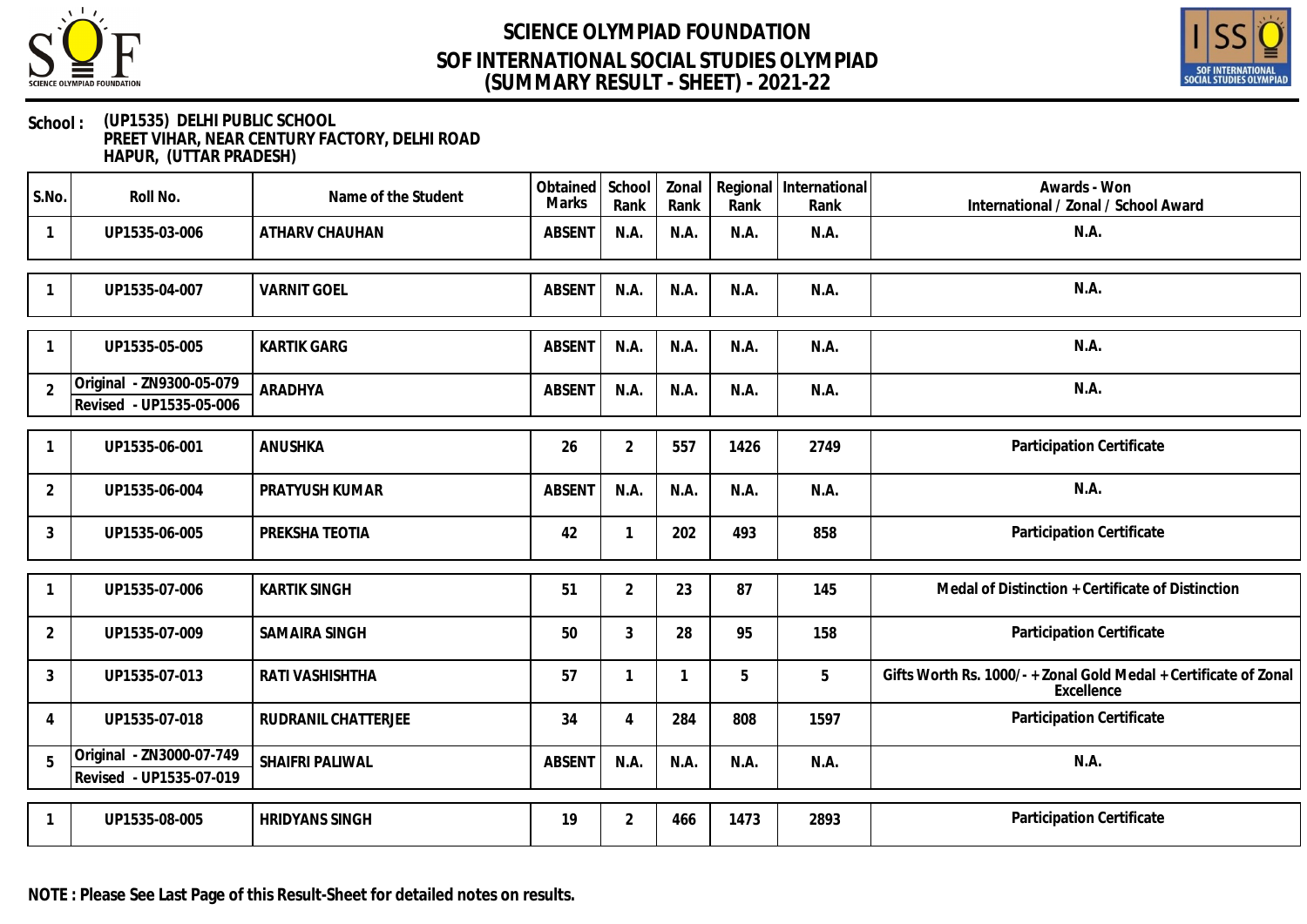

## **SCIENCE OLYMPIAD FOUNDATION (SUMMARY RESULT - SHEET) - 2021-22 SOF INTERNATIONAL SOCIAL STUDIES OLYMPIAD**



#### **School : (UP1535) DELHI PUBLIC SCHOOL PREET VIHAR, NEAR CENTURY FACTORY, DELHI ROAD HAPUR, (UTTAR PRADESH)**

| S.No.          | Roll No.                                            | Name of the Student   | Obtained<br>Marks | School<br>Rank | Rank | Rank | Zonal   Regional   International<br>Rank | Awards - Won<br>International / Zonal / School Award |
|----------------|-----------------------------------------------------|-----------------------|-------------------|----------------|------|------|------------------------------------------|------------------------------------------------------|
| $\overline{2}$ | UP1535-08-015                                       | <b>VIBHUTI KHATRI</b> | 31                |                | 324  | 965  | 1791                                     | Participation Certificate                            |
| 3              | UP1535-08-017                                       | PRAGUN AGARWAL        | <b>ABSENT</b>     | N.A.           | N.A. | N.A. | N.A.                                     | N.A.                                                 |
|                | UP1535-09-001                                       | AAHANA AGGARWAL       | 57                |                | 20   | 30   | 30                                       | Medal of Distinction + Certificate of Distinction    |
|                |                                                     |                       |                   |                |      |      |                                          |                                                      |
| 2              | UP1535-09-003                                       | RAJDEEP SINGH GHATORA | <b>ABSENT</b>     | N.A            | N.A. | N.A. | N.A.                                     | N.A.                                                 |
| 3              | UP1535-09-004                                       | SHAURYA KAUSHIK       | 51                | 2              | 101  | 284  | 417                                      | Participation Certificate                            |
|                |                                                     |                       |                   |                |      |      |                                          |                                                      |
|                |                                                     | UTKARSH SHARMA        | <b>ABSENT</b>     | N.A.           | N.A. | N.A. | N.A.                                     | N.A.                                                 |
|                | Original - ZN2000-10-926<br>Revised - UP1535-10-001 |                       |                   |                |      |      |                                          |                                                      |